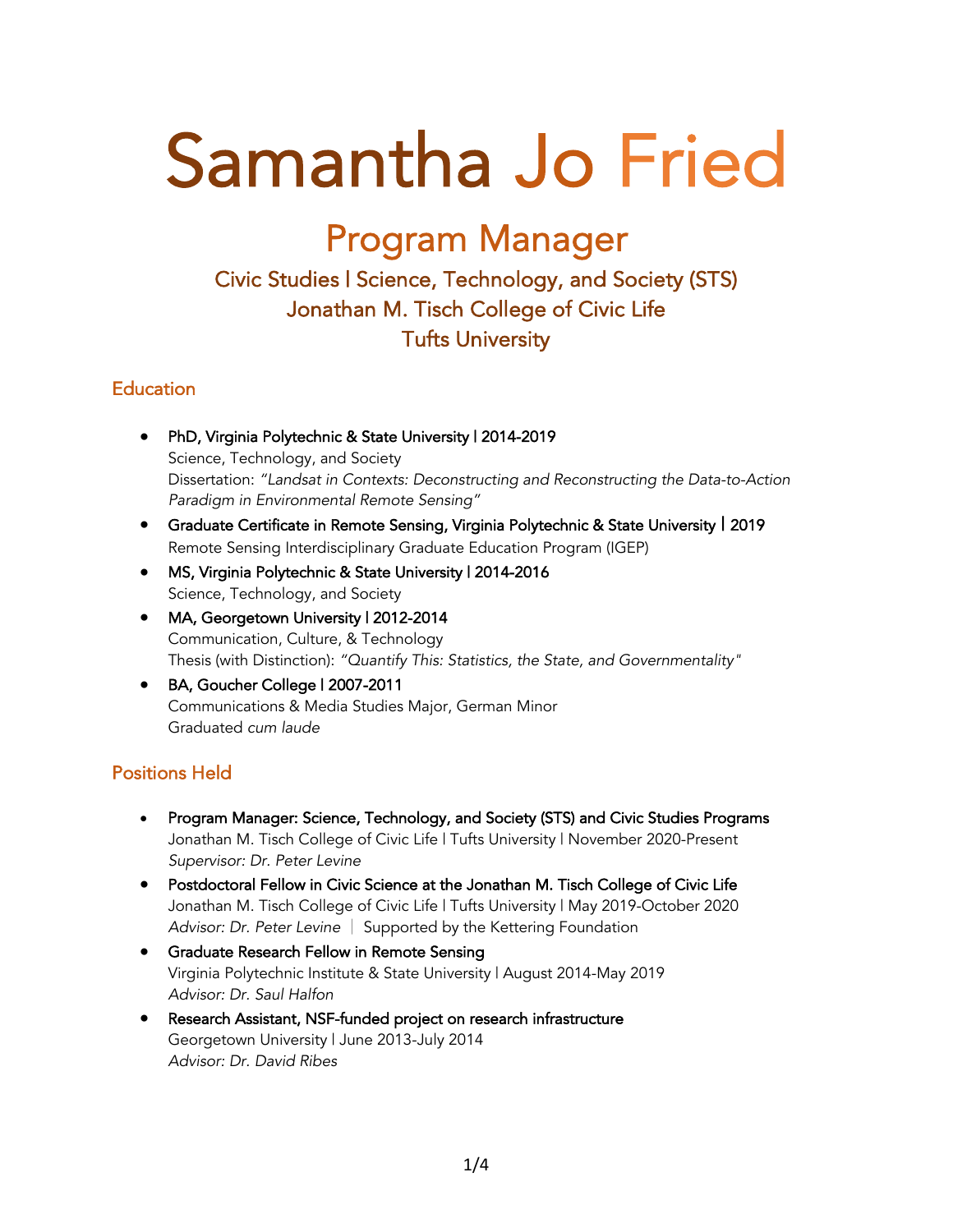### Teaching + Advising

- STS 0198-0199: Senior Thesis Chair | Science, Technology, and Society (STS) at Tufts University Fall 2020-Spring 2021 Advisee: Grant Versfeld
- STS 0197: Senior Capstone | Science, Technology, and Society (STS) at Tufts University Fall 2020-Spring 2021 Advisee: Bobby Wells
- STS 0196: Independent Study in STS & Chemistry | Science, Technology, and Society (STS) at Tufts University Fall 2020 Advisee: Sowntharya Ayyappan
- STS 0010: Power Reading Lab | Science, Technology, and Society (STS) at Tufts University Fall 2020
- STS 0010: Energy Reading Lab | Science, Technology, and Society (STS) at Tufts University Spring 2020
- STS 0010: Automation Reading Lab | Science, Technology, and Society (STS) at Tufts University Fall 2019
- CVS 0150: Science and Civic Action | Civic Studies at Tufts University Fall 2019 | co-instructor with Jonathan Garlick
- STS/HIST/SOC 2604: Introduction to Data in Social Context | Science, Technology, and Society (STS) at Virginia Tech Fall 2018
- STS 1504: Introduction to Science & Technology in Society | Science, Technology, and Society (STS) at Virginia Tech Spring 2017

### Select Talks and Presentations

### Invited Talks

- "Competing Notions of Security in Earth Remote Sensing" Water Seminar | Department of Civil & Environmental Engineering | University of Washington June 10th , 2021: Seattle, WA (virtual)
- "Environmentalism/National Security in Remote Sensing" STS Lunch Seminar | Science, Technology and Society Program | Tufts University October 25<sup>th</sup>, 2019: Medford, MA

### Conference and Workshop Presentations

- "Earth Remote Sensing Technologies and National Security" Junior Faculty Research Workshop | Jonathan M. Tisch College of Civic Life | Tufts University February 18th, 2020: Medford, MA
- "Landsat in Contexts: Deconstructing and Reconstructing the Data-to-Action Paradigm in Environmental Remote Sensing"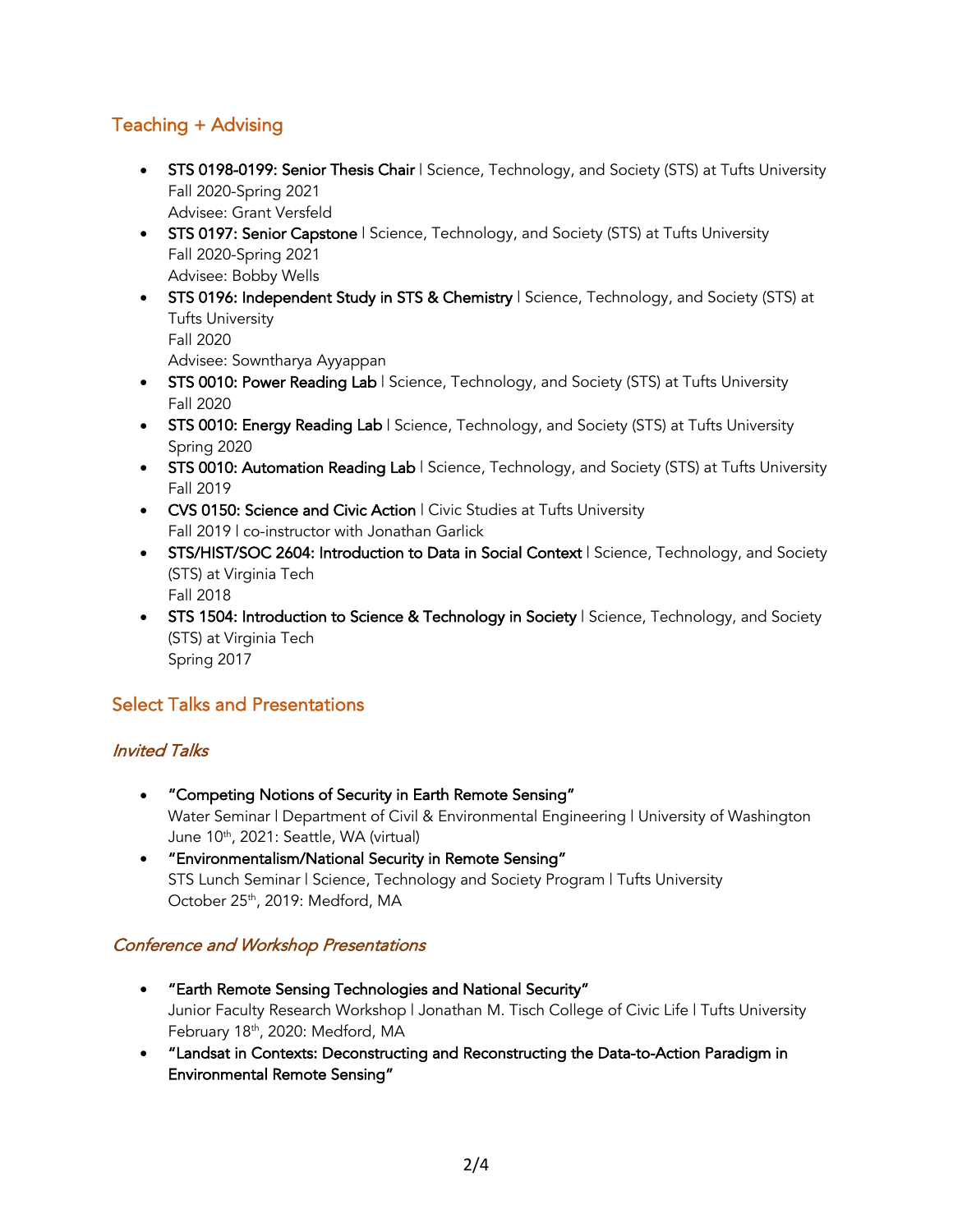Science and Democracy Network | Science, Technology and Society | Harvard University August 30th, 2019: Boston, MA

- "Landsat in Contexts: Deconstructing and Reconstructing the Data-to-Action Paradigm in Environmental Remote Sensing" Remote Sensing Dissertation Seminar | Remote Sensing IGEP | Virginia Tech March 4<sup>th</sup>, 2019: Blacksburg, VA
- "Landsat in Contexts: Deconstructing and Reconstructing the Data-to-Action Paradigm in Environmental Remote Sensing" STS Dissertation Seminar | Science, Technology, and Society | Virginia Tech February 15<sup>th</sup>, 2019: Blacksburg, VA
- "Origins of Landsat" Southeastern Philosophy of Technology (SEPOT) Workshop | UNCC September 29th, 2018: Charlotte, NC
- "Pixel or it Didn't Happen: Thinking Through the Pixel Paradigm in Terrestrial Remote Sensing" 20th Conference of the Society for Philosophy and Technology (SPT) | Technische Universität Darmstadt

June 17<sup>th</sup>, 2017: Darmstadt, Germany

- "Frogging: Knit Together in the Womb" Feminist MakerSpace at Gender, Bodies, & Technology | Virginia Tech April 22<sup>nd</sup>, 2016: Roanoke, VA
- "Ground Truth: Validity and Remote Sensing" Southeastern Philosophy of Technology (SEPOT) Workshop | UNCC September 12<sup>th</sup>, 2015: Charlotte, NC
- "Quantify This: Statistics, the State, and Governmentality" STGlobal | National Academy of Sciences April 4<sup>th</sup>, 2014: Washington, DC

## **Publications**

- Fried, S., & R. Rosenberger. (2021). *Postphenomenology and Imaging: How To Read Technology*. Lexington Books.
- Fried, S. (2021). Toward a More Equitable Landsat, Using Frameworks from Postphenomenology. In Fried, S., & R. Rosenberger. *Postphenomenology and Imaging: How To Read Technology*. Lexington Books.
- Fried, S. (2020). Satellites, War, Climate Change, and the Environment: Are We at Risk for Environmental Deskilling? *AI and Society*, 1-9.
- Fried, S. (2020). How Climate Science Could Lead to Action. *American Scientist. 108*(1)*,* 34-41*.*
- Fried, S. (2019). Collaborative Review Part 2: What Makes Interdisciplinarity Unique? *Social Epistemology Review and Reply Collective. 8*(9): 73-76.
- Fried, S. (2018). *Vallor's Virtue Ethics are Creative, Intrepid, and Profoundly Feminist*. Review of Technology and the Virtues by Shannon Vallor. *Techné: Research in Philosophy and Technology. 22*(1): 135-137.